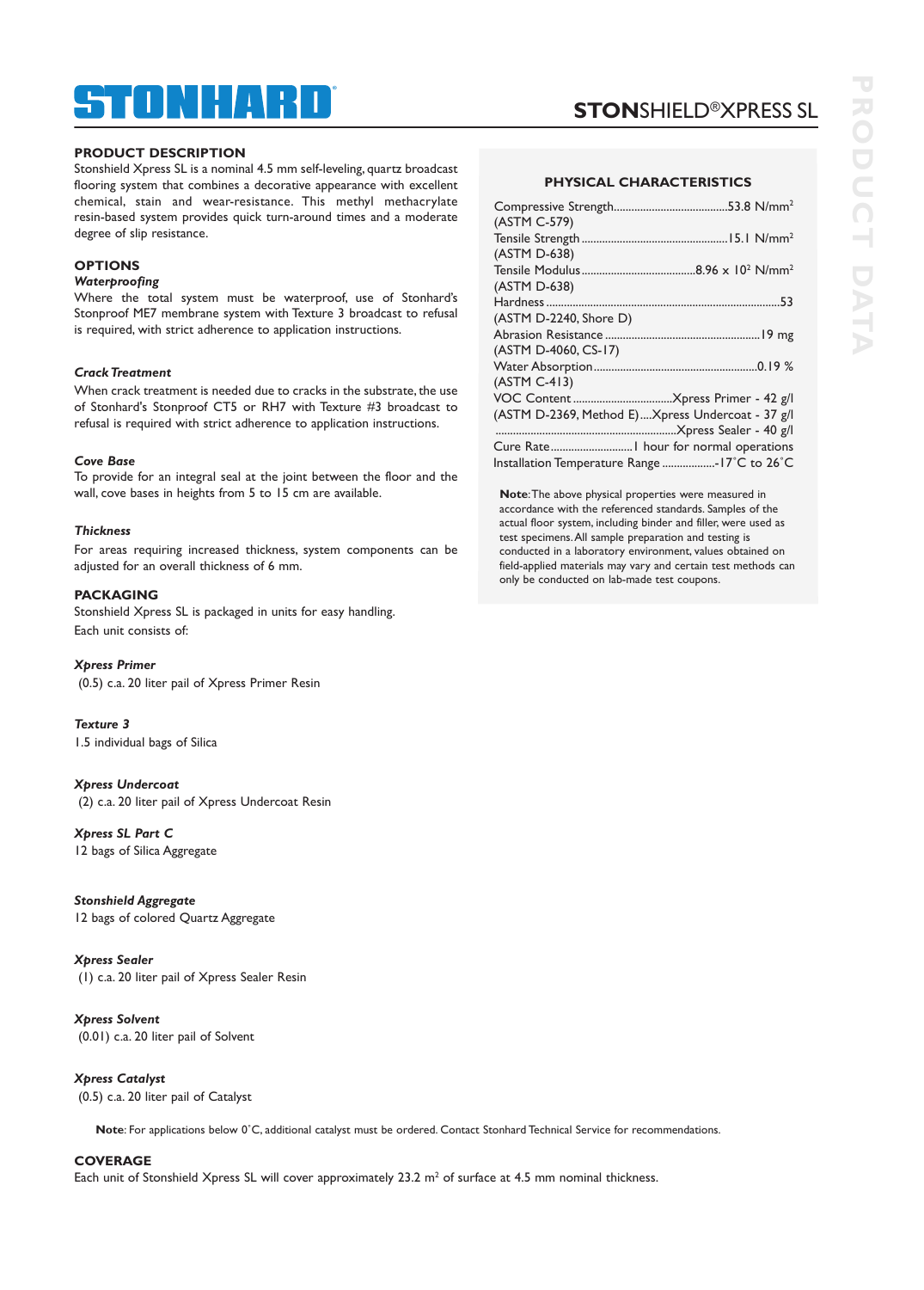#### **STORAGE CONDITIONS**

Store all components of Stonshield Xpress SL between 16˚C and 25˚C in a dry area. Avoid excessive heat and sunlight and do not freeze. Shelf life is one year in the original un-opened container.

#### **COLOR**

Stonshield Xpress SL is available in twelve standard colors. Refer to the Stonshield Color Sheet. Custom colors are available upon request.

#### **SUBSTRATE**

Stonshield Xpress SL, with the appropriate primer, is suitable for application over properly prepared concrete, wood, brick, quarry tile, metal or Stonhard Stonset grouts. For questions regarding other possible substrates or an appropriate primer, contact your local Stonhard representative or Technical Service.

#### **SUBSTRATE PREPARATION**

Proper preparation is critical to ensure an adequate bond and system performance. The substrate must be dry and properly prepared utilizing mechanical methods. Questions regarding substrate preparation should be directed to your local Stonhard representative or Technical Service.

**Note**: For applying over an existing MMA floor, the surface must be sanded and Xpress Solvent wiped.

#### **PRIMING**

The use of Xpress Primer is necessary for all applications of Stonshield Xpress SL over all substrates other than existing MMA floors. The Xpress Primer must be tack-free and concrete must be completely sealed off prior to the application of the Stonshield Xpress SL.

#### **MIXING**

**Note**: Refer to the Xpress Catalyst chart for appropriate ratios of liquid to catalyst for the installation.

- Proper mixing is critical for the products to exhibit the proper application properties, cure properties and ultimate physical properties.
- Mechanical mixing is required for all components.
- Refer to the Stonshield Xpress SL Directions for further details.

#### **APPLYING**

- DO NOT attempt to install material if the temperatures of the Stonshield Xpress SL components are not within 16˚C and 25˚C.
- Xpress primer is mixed, applied to the floor and sparsely broadcasted with Texture 3. The primer is allowed to cure and excess aggregate is removed.
- Xpress undercoat and Xpress SL Part C are mixed, applied to the floor and broadcasted to refusal with Stonshield aggregate. The undercoat is allowed to cure and excess aggregate is removed.
- Xpress undercoat is mixed, applied to the floor and broadcasted to refusal with Stonshield aggregate. The undercoat is allowed to cure and excess aggregate is removed.
- Xpress sealer is mixed, applied to the floor and allowed to cure.
- A second coat of Xpress sealer is applied to the floor and allowed to cure.
- Refer to the Stonshield Xpress SL Directions for further details.

#### **CLEANING UP**

Xpress Solvent is recommended for clean up of the unreacted Xpress material. The reacted material will require mechanical means of removal.

#### **PRECAUTIONS**

- Use these materials only in strict accordance with the manufacturer's recommended safety procedures. Dispose of waste materials in accordance with government regulations.
- The use of NIOSH approved respirators using an organic vapor/acid gas cartridge is mandatory.
- The selection of proper protective clothing and equipment will significantly reduce the risk of injury. Body covering apparel, safety goggles or safety glasses and impermeable gloves are required.
- In case of contact, flush area with water for 15 minutes and seek medical attention. Wash skin with soap and water.
- If material is ingested, immediately contact a physician. DO NOT INDUCE VOMITING.
- Use only with adequate ventilation. Inhalation of vapors may cause severe headaches, nausea and possibly unconsciousness.
- During prep-work of floor substrate or mixing of Stonhard product while adding aggregate, dust masks must be worn.

#### **NOTES**

- Procedures for maintenance of the flooring system during operations are described in the Stonkleen Floor Cleaning Procedures Brochure.
- Specific information regarding chemical resistance is available in the Stonshield Chemical Resistance Guide.
- Safety Data Sheets for Stonshield Xpress SL are available online at www.stonhard.com under Products or upon request.
- A staff of technical service engineers is available to assist with installation or to answer questions related to Stonhard flooring products.
- Requests for technical service or literature can be made through local sales representatives and offices or corporate offices located worldwide.